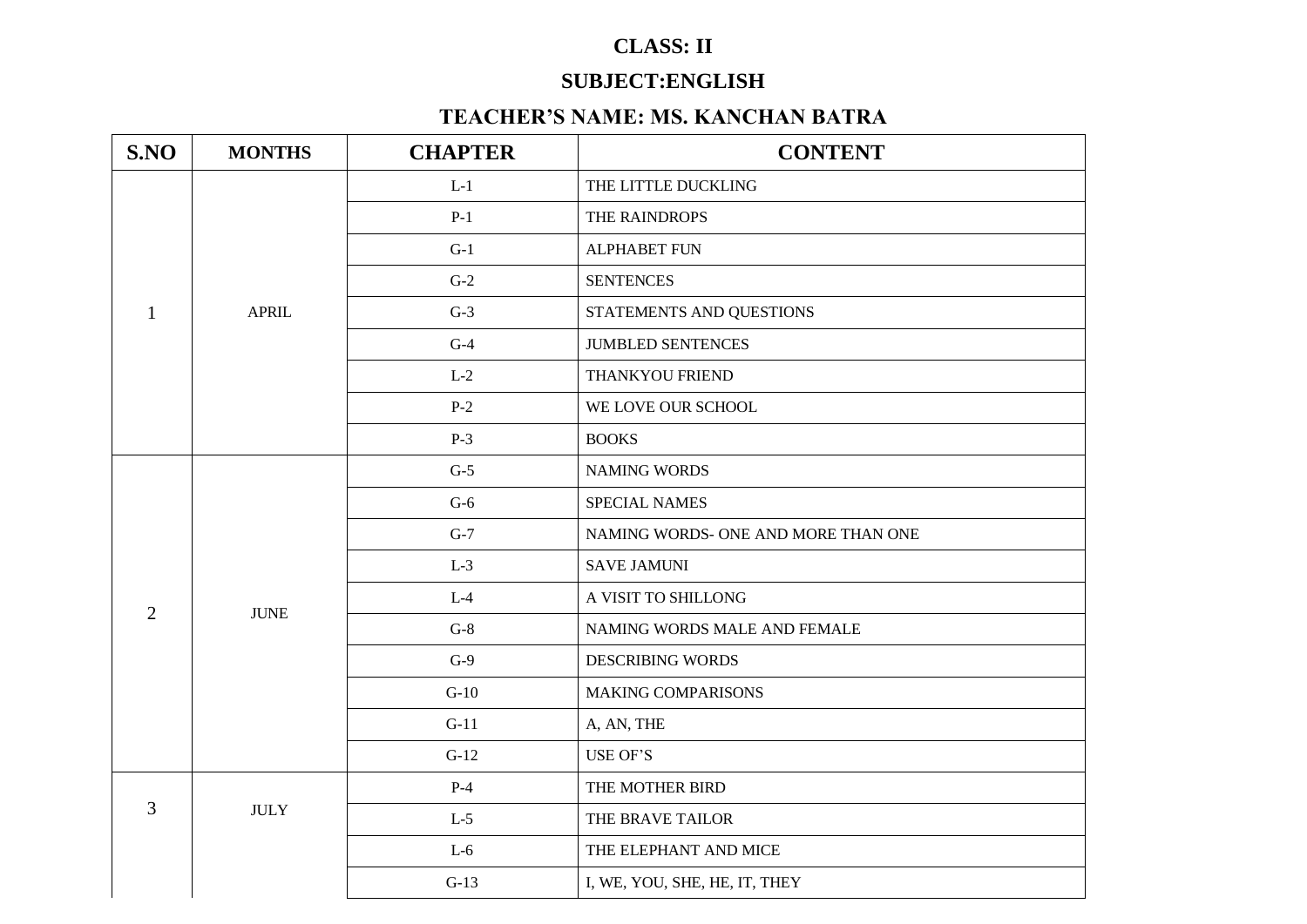|                |                  | $G-14$ | ME, US, YOU, HIM, HER, IT, THEN                                                   |
|----------------|------------------|--------|-----------------------------------------------------------------------------------|
|                |                  | $G-15$ | MINE, YOURS, THIS, HIS, HERS, OURS, THEIRS                                        |
|                |                  | $P-5$  | <b>ANIMAL HELPERS</b>                                                             |
|                |                  | $L-7$  | A RIDE ON THE METRO                                                               |
|                |                  | $L-8$  | <b>CLEVER HASAN</b>                                                               |
| $\overline{4}$ | <b>AUGUST</b>    | $G-16$ | DOING WORDS                                                                       |
|                |                  | $G-17$ | AM, IS, ARE                                                                       |
|                |                  | $G-18$ | WAS, WERE                                                                         |
|                |                  | $G-19$ | HAS, HAVE                                                                         |
|                |                  | $G-20$ | <b>HAD</b>                                                                        |
|                |                  | $P-6$  | THE RAINBOW FAIRIES                                                               |
|                |                  | $L-9$  | THE UNHAPPY BUS                                                                   |
|                |                  | $L-10$ | PITPAT'S JOURNEY                                                                  |
|                |                  | $G-21$ | GO, GOES, DO, DOES                                                                |
| 5              | <b>SEPTEMBER</b> | $G-22$ | IS, ARE, AM, WITH-ING                                                             |
|                |                  | $G-23$ | IT HAPPENED YESTERDAY                                                             |
|                |                  | $G-24$ | <b>SHORT FORMS</b>                                                                |
|                |                  | $G-25$ | IN, ON, BEHIND, UNDER                                                             |
|                |                  | $G-26$ | JOINING WORDS- AND, BUT, OR                                                       |
|                |                  | $L-11$ | <b>LATULA THE TOP 1</b>                                                           |
|                |                  | $P-7$  | MY SHADOW                                                                         |
| 6              | <b>OCTOBER</b>   | $L-12$ | <b>LATULA THE TOP-2</b>                                                           |
|                |                  | $G-27$ | WHO, WHAT, WERE, WHICH, WHEN                                                      |
|                |                  | $G-28$ | <b>COMPREHENSION</b>                                                              |
|                |                  | $G-29$ | <b>COMPOSITION</b>                                                                |
| 7              | <b>NOVEMBER</b>  |        | PARAGRAPH WRITING<br>STORY WRITING<br><b>LETTER WRITING</b><br><b>RIDDLE TIME</b> |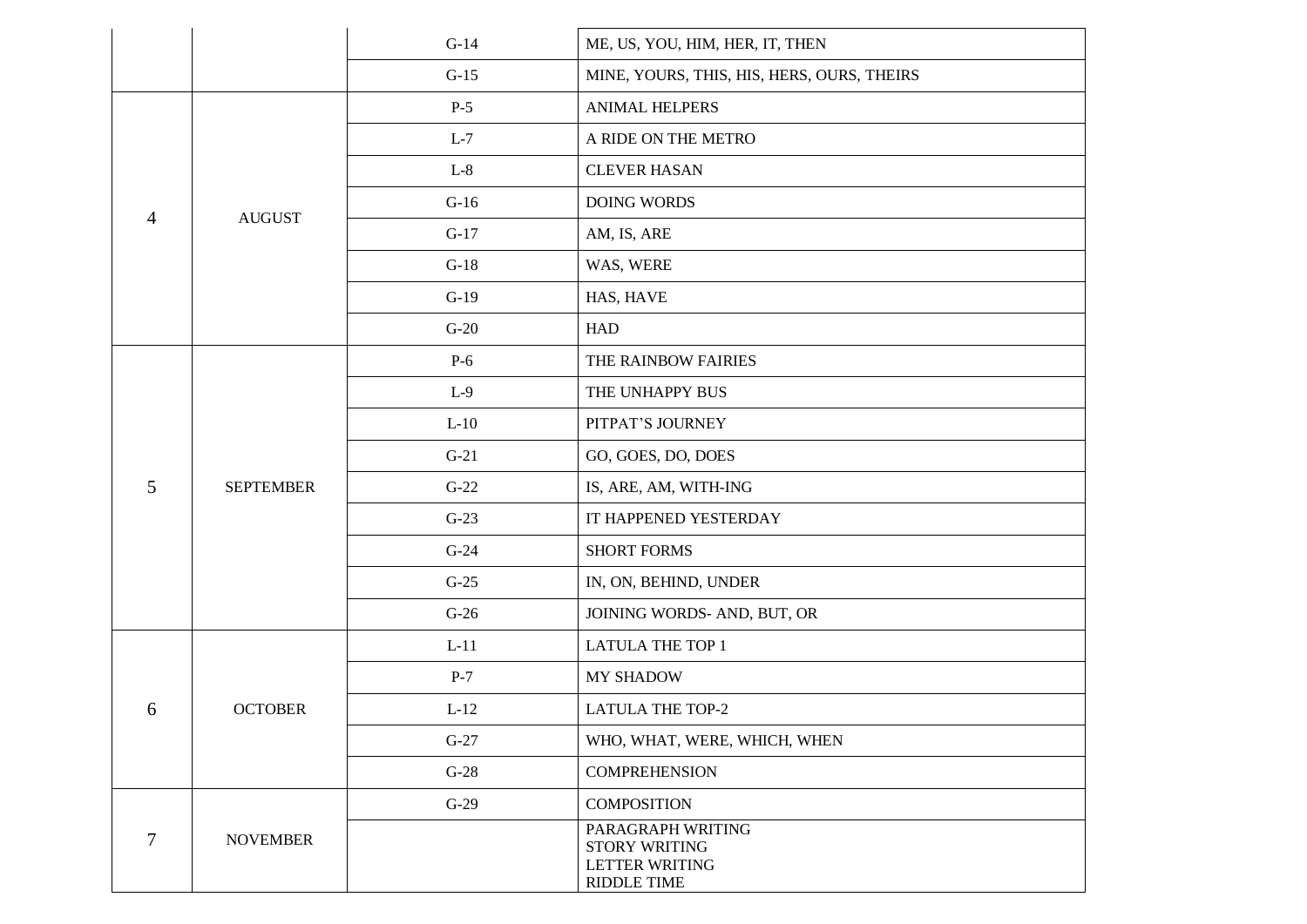#### **CLASS: II SUBJECT: HINDI TEACHER'S NAME- MRS. SHEETAL CHOUBEY**

| S.NO           | <b>Month</b>    | <b>CONTENT</b>                                                                                                                                              |
|----------------|-----------------|-------------------------------------------------------------------------------------------------------------------------------------------------------------|
| $\mathbf{1}$   | <b>April</b>    | पाठ 1 सुबह पाठ 2 आसमान गिरा व्याकरण पाठ 1 हमारी भाषा पाठ2 हिंदी वर्णमाला                                                                                    |
| 2              | June            | पाठ 3 सच्चा बालक पाठ14 पाँच बोने व्याकरण पाठ 3 मात्राएं पाठ 4 शब्द और वाक्य                                                                                 |
| 3              | July            | पाठ5 डाकू सुधर गया पाठ 6 लड्डू ले लो पाठ 7 साहसी रत्ना व्याकरण पाठ 6 लड़का लड़की<br>पाठ10 एक अनेक शब्द पाठ 8 समान अर्थ वाले शब्द पाठ 9 उल्टे अर्थ वाले शब्द |
| $\overline{4}$ | <b>August</b>   | पाठ ९ काका कलाम पाठ 10 चिड़िया का सवेरा संदेश पाठ 11 ढोल बजा व्याकरण पाठ 10<br> अनेक शब्दों के लिए एक शब्द पाठ 11 सबका नाम पाठ 12 विशेषता बताने वाले शब्द   |
| 5              | September       | पुनरावृत्ति<br>Term 1 Exam                                                                                                                                  |
| 6              | <b>October</b>  | पाठ 12 सोने का फूल पाठ 13 चिड़िया और किसान पाठ 14 चीन की दीवार व्याकरण पाठ 13<br>काम बताने वाले शब्द पाठ 14 विराम चिन्ह                                     |
| $\overline{7}$ | <b>November</b> | पाठ 15 चंदामामा पाठ 16 बेचारा गुनीराम 17 मन कि इच्छा 18चार कौए व्याकरण पाठ 15<br>गिनती पाठ 16 दिन और महीने 17 चित्र वर्णन 18कहानी पठन 19 अनुच्छेद लेखन      |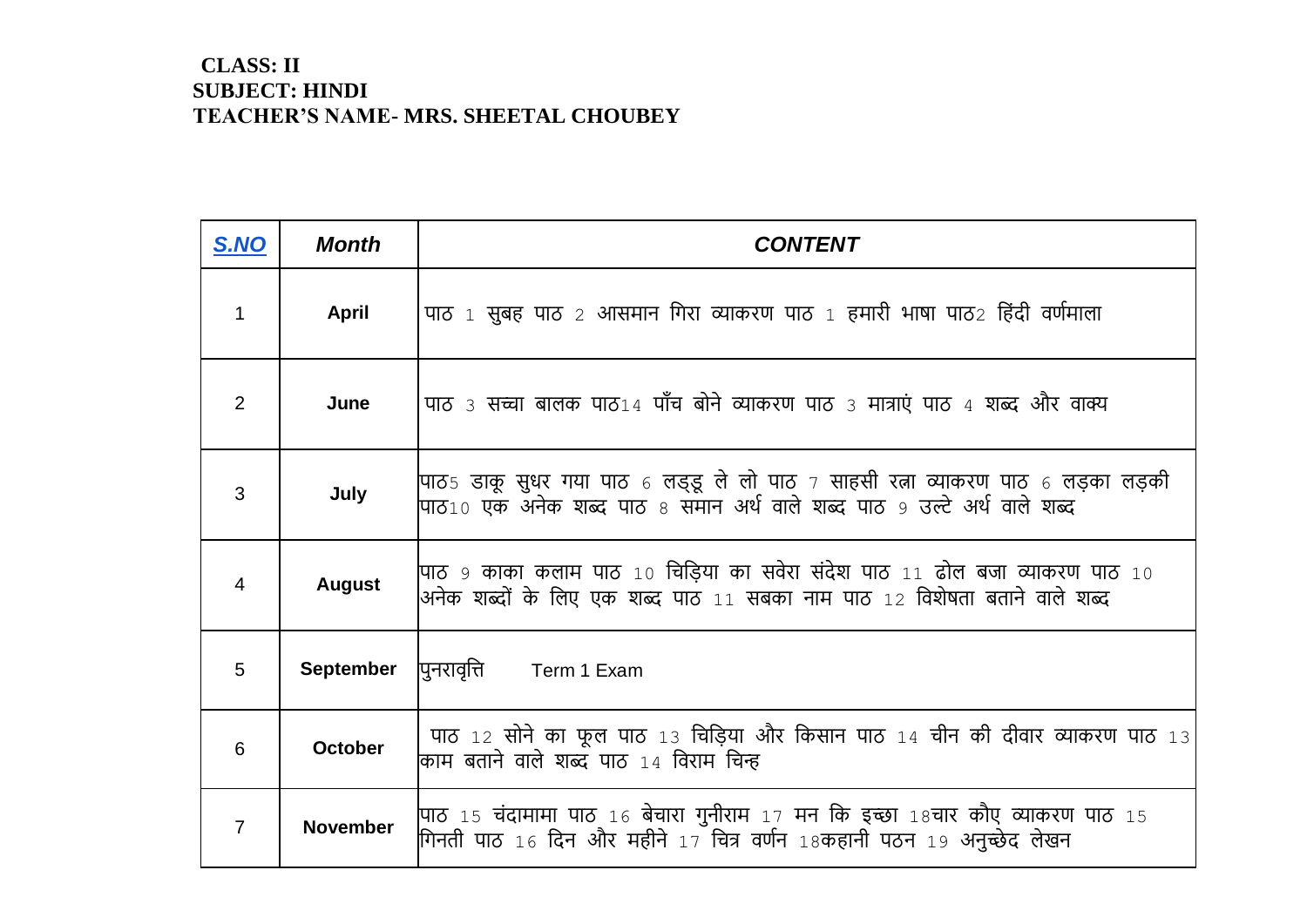| 8         | <b>December</b> | पुनरावृत्ति PTII EXAM |
|-----------|-----------------|-----------------------|
| 9 January |                 |                       |

### **CLASS: II SUBJECT: MATHEMATICS TEACHER'S NAME: MS. DEEPALI SATOKAR**

| <b>S.NO.</b>   | <b>MONTHS</b>    | <b>CHAPTER</b>                      | <b>CONTENT</b>                                                             |
|----------------|------------------|-------------------------------------|----------------------------------------------------------------------------|
| $\overline{2}$ | <b>APRIL</b>     | $L-1,2,3$                           | <b>NUMBERS UPTO 1000</b><br><b>EVEN AND ODD NUMBERS</b><br><b>ADDITION</b> |
| 3              | <b>JUNE</b>      | $L-4$ , 13                          | <b>SUBTRACTION</b><br><b>PATTERNS</b>                                      |
| $\overline{4}$ | <b>JULY</b>      | $L-5, 6$                            | <b>MULTIPLICATION</b><br>MULTIPLICATION BY 1 DIGIT NUMBER                  |
| 5              | <b>AUGUST</b>    | $L-7, 8$                            | <b>DIVISION</b><br>DIVISION OF 2 AND 3 DIGIT NUMBER BY<br>A 1-DIGIT NUMBER |
| 6              | <b>SEPTEMBER</b> | REVISION AND FIRST TERM EXAMINATION |                                                                            |
| 6              | <b>OCTOBER</b>   | L-9 10, 11                          | <b>MEASUREMENT</b><br><b>MONEY</b><br>TIME AND CALENDER                    |
| 8              | <b>NOVEMBER</b>  | $L-12, 14$                          | <b>GEOMETRY</b><br><b>DATA HANDLING</b>                                    |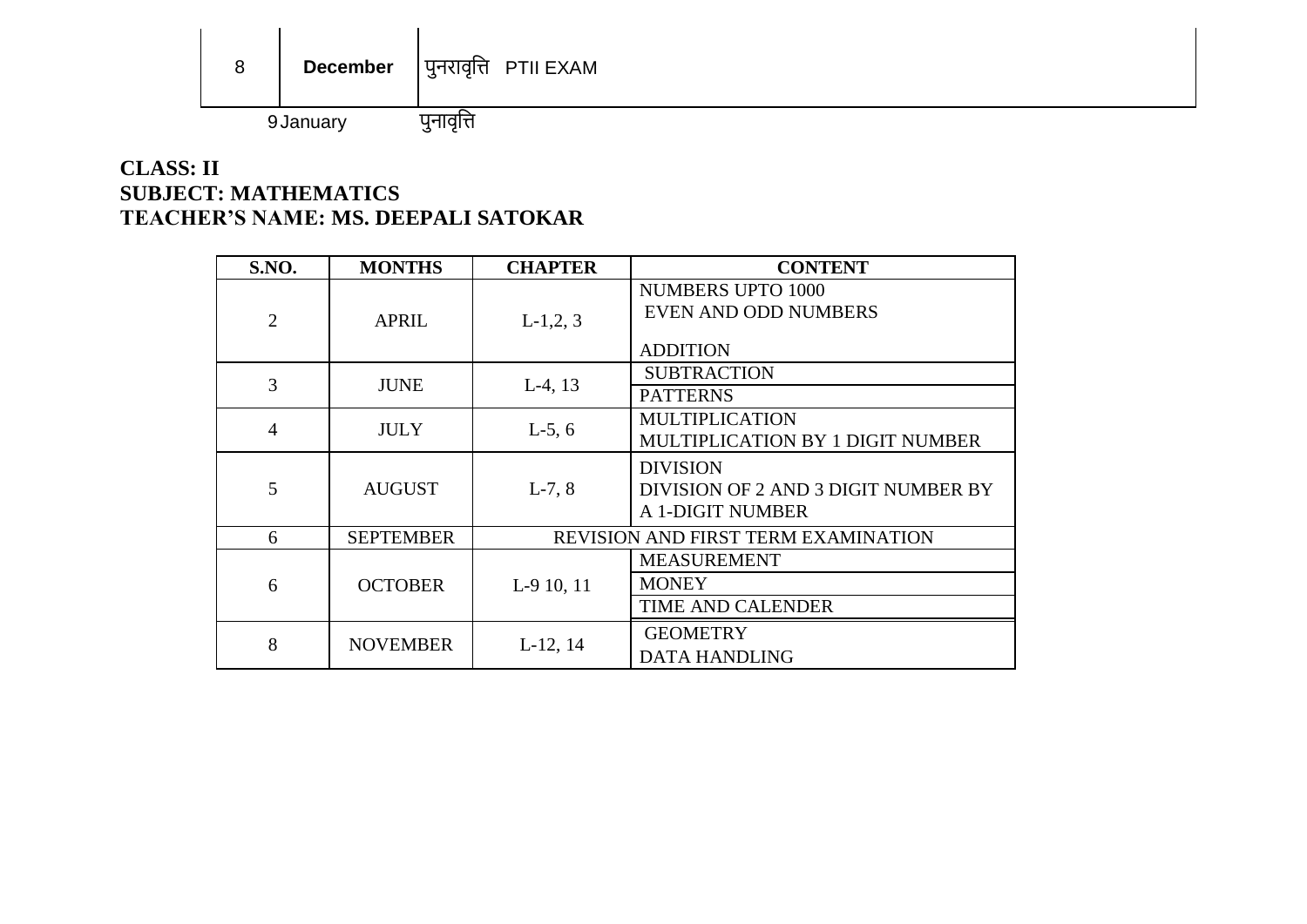| <b>CLASS II</b>  |                     |                                                                                                                                                                                                                                                                                                                                                                                                                                                                                                                                                                                                                                                                                                                               |                               |  |  |
|------------------|---------------------|-------------------------------------------------------------------------------------------------------------------------------------------------------------------------------------------------------------------------------------------------------------------------------------------------------------------------------------------------------------------------------------------------------------------------------------------------------------------------------------------------------------------------------------------------------------------------------------------------------------------------------------------------------------------------------------------------------------------------------|-------------------------------|--|--|
|                  | <b>SUBJECT: EVS</b> |                                                                                                                                                                                                                                                                                                                                                                                                                                                                                                                                                                                                                                                                                                                               |                               |  |  |
|                  |                     |                                                                                                                                                                                                                                                                                                                                                                                                                                                                                                                                                                                                                                                                                                                               |                               |  |  |
| <b>S.NO.</b>     | <b>MONTH</b>        | <b>CHAPTER NO</b>                                                                                                                                                                                                                                                                                                                                                                                                                                                                                                                                                                                                                                                                                                             | <b>CONTENT</b>                |  |  |
| 1.               | <b>APRIL</b>        | 1.                                                                                                                                                                                                                                                                                                                                                                                                                                                                                                                                                                                                                                                                                                                            | <b>ABOUT MY SELF</b>          |  |  |
|                  |                     | 2.                                                                                                                                                                                                                                                                                                                                                                                                                                                                                                                                                                                                                                                                                                                            | PARTS OF OUR BODY             |  |  |
|                  |                     | 3.                                                                                                                                                                                                                                                                                                                                                                                                                                                                                                                                                                                                                                                                                                                            | <b>HOW DOES OUR BODY WORK</b> |  |  |
| 2.               | <b>JUNE</b>         | 4.                                                                                                                                                                                                                                                                                                                                                                                                                                                                                                                                                                                                                                                                                                                            | YOUNG ONES AND GROWN-UPS      |  |  |
|                  |                     | 5.                                                                                                                                                                                                                                                                                                                                                                                                                                                                                                                                                                                                                                                                                                                            | <b>TYPES OF FAMILIES</b>      |  |  |
|                  |                     | <b>TEACHER'S NAME: PAYAL PARIHAR</b><br><b>CLOTHES</b><br>6.<br>7.<br>THE FOOD WE EAT<br>8.<br><b>AIR- A NECESSITY OF LIFE</b><br>9.<br><b>SOURCES OF WATER</b><br>10.<br><b>HOUSE</b><br>11.<br><b>FOOD HABITS</b><br>12.<br><b>KEEPING CLEAN</b><br>13.<br><b>SAFETY RULES</b><br>REVISION AND TERM-I EXAM<br>$\overline{\phantom{a}}$<br>14.<br><b>STORY OF WHEEL</b><br>15.<br><b>MEANS OF TRANSPORT</b><br>16.<br><b>PLACES OF WORSHIP</b><br>17.<br>NEIGHBOURHOOD SERVICES<br>18.<br>PLANTS IN OUR NEIGHBOUHOOD<br>SOME USEFUL PLANTS<br>19.<br>20.<br><b>SOME USEFUL ANIMALS</b><br><b>HOMES OF ANIMALS</b><br>21.<br>22.<br><b>NATURAL BODIES</b><br>23.<br><b>DAILY WEATHER</b><br>24.<br>THE FESTIVALS WE CELEBRATE |                               |  |  |
| 3.               | <b>JULY</b>         |                                                                                                                                                                                                                                                                                                                                                                                                                                                                                                                                                                                                                                                                                                                               |                               |  |  |
|                  |                     |                                                                                                                                                                                                                                                                                                                                                                                                                                                                                                                                                                                                                                                                                                                               |                               |  |  |
|                  |                     |                                                                                                                                                                                                                                                                                                                                                                                                                                                                                                                                                                                                                                                                                                                               |                               |  |  |
| $\overline{4}$ . | <b>AUGUST</b>       |                                                                                                                                                                                                                                                                                                                                                                                                                                                                                                                                                                                                                                                                                                                               |                               |  |  |
|                  |                     |                                                                                                                                                                                                                                                                                                                                                                                                                                                                                                                                                                                                                                                                                                                               |                               |  |  |
|                  |                     |                                                                                                                                                                                                                                                                                                                                                                                                                                                                                                                                                                                                                                                                                                                               |                               |  |  |
| 5.               | <b>SEPTEMBER</b>    |                                                                                                                                                                                                                                                                                                                                                                                                                                                                                                                                                                                                                                                                                                                               |                               |  |  |
|                  |                     |                                                                                                                                                                                                                                                                                                                                                                                                                                                                                                                                                                                                                                                                                                                               |                               |  |  |
| 6.               | <b>OCTOBER</b>      |                                                                                                                                                                                                                                                                                                                                                                                                                                                                                                                                                                                                                                                                                                                               |                               |  |  |
|                  |                     |                                                                                                                                                                                                                                                                                                                                                                                                                                                                                                                                                                                                                                                                                                                               |                               |  |  |
|                  |                     |                                                                                                                                                                                                                                                                                                                                                                                                                                                                                                                                                                                                                                                                                                                               |                               |  |  |
|                  |                     |                                                                                                                                                                                                                                                                                                                                                                                                                                                                                                                                                                                                                                                                                                                               |                               |  |  |
|                  |                     |                                                                                                                                                                                                                                                                                                                                                                                                                                                                                                                                                                                                                                                                                                                               |                               |  |  |
|                  |                     |                                                                                                                                                                                                                                                                                                                                                                                                                                                                                                                                                                                                                                                                                                                               |                               |  |  |
| 7.               | <b>NOVEMBER</b>     |                                                                                                                                                                                                                                                                                                                                                                                                                                                                                                                                                                                                                                                                                                                               |                               |  |  |
|                  |                     |                                                                                                                                                                                                                                                                                                                                                                                                                                                                                                                                                                                                                                                                                                                               |                               |  |  |
|                  |                     |                                                                                                                                                                                                                                                                                                                                                                                                                                                                                                                                                                                                                                                                                                                               |                               |  |  |
|                  |                     |                                                                                                                                                                                                                                                                                                                                                                                                                                                                                                                                                                                                                                                                                                                               |                               |  |  |
|                  |                     |                                                                                                                                                                                                                                                                                                                                                                                                                                                                                                                                                                                                                                                                                                                               |                               |  |  |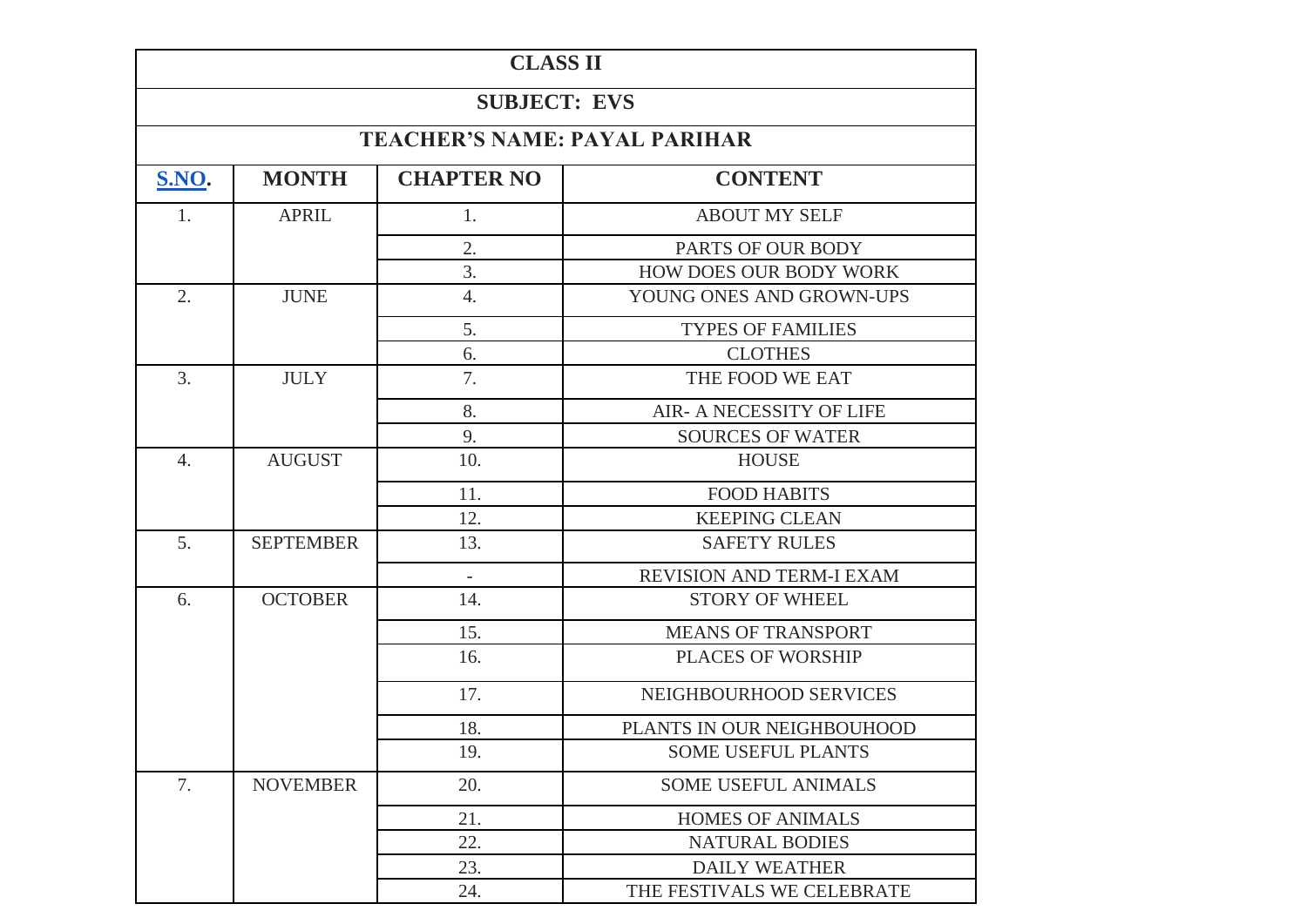|     | $-IAN$<br>DEC-<br>י בר        | $\overline{\phantom{0}}$ | <b>REVISION</b><br>KE            |
|-----|-------------------------------|--------------------------|----------------------------------|
| 10. | <b>IDDIIADV</b><br>'RDI<br>-- | $\overline{\phantom{0}}$ | <b>FINAI</b><br><b>TERM EXAM</b> |

#### **CLASS: II SUBJECT: COMPUTER TEACHER'S NAME: MS. CHAMANPREET KAUR**

| <b>S.NO.</b>   | <b>MONTHS</b>    | <b>CHAPTER</b> | <b>CONTENT</b>              |
|----------------|------------------|----------------|-----------------------------|
|                | <b>APRIL</b>     | $L-1$          | KNOW YOUR COMPUTER.         |
| $\overline{2}$ | <b>JUNE</b>      | $L-2$          | APPLICATIONS COMPUTER.      |
| 3              | <b>JULY</b>      | $L-3$          | WORKING OF A COMPUTER.      |
| $\overline{4}$ | <b>AUGUST</b>    | $L-4$          | <b>COMPUTER DEVICES</b>     |
| 5              | <b>SEPTEMBER</b> | $L-5$          | THE KEYBOARD AND THE MOUSE+ |
|                |                  |                | <b>REVISION</b>             |
| 6              | <b>OCTOBER</b>   | $L-6$          | <b>OPERATING A COMPUTER</b> |
| 7              | <b>NOVEMBER</b>  | $L-7, 8$       | <b>MORE ON PAINT</b>        |
|                |                  |                | FUN WITH TUX PAINT          |
| 9              | DECEMBER+        |                | <b>REVISION.</b>            |
|                | <b>JANUARY</b>   |                |                             |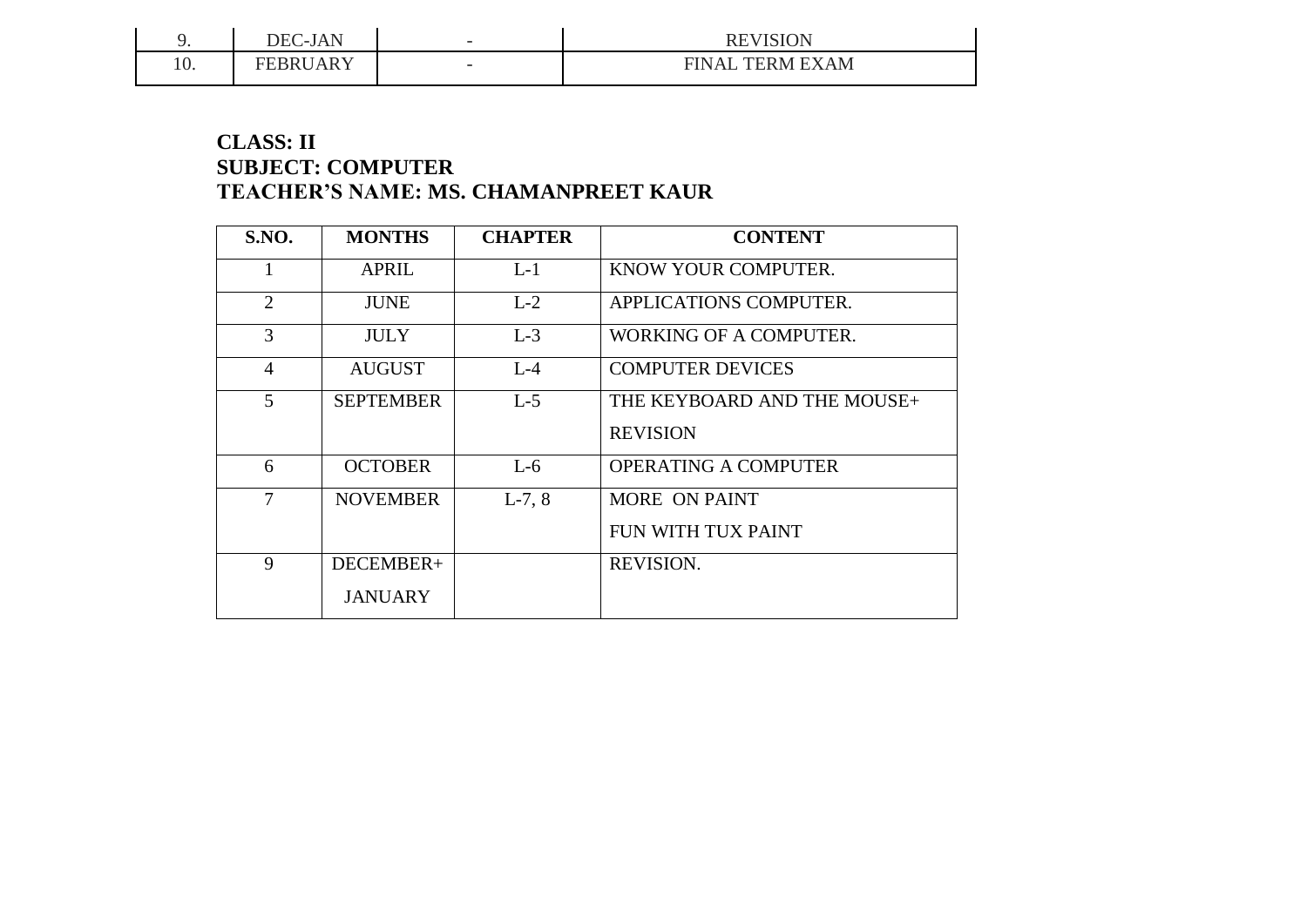### **CLASS: II SUBJECT: GENERAL KNOWLEDGE TEACHER'S NAME: MS. KANCHAN BATRA**

| S.NO | <b>MONTH</b> | <b>CHAPTER</b>      | <b>CONTENT</b>                                                                                                                     |
|------|--------------|---------------------|------------------------------------------------------------------------------------------------------------------------------------|
| 1.   |              | 1,2,                | Our Safety, Our Society                                                                                                            |
|      | April+May    | 3                   | Animal world                                                                                                                       |
| 2.   | June         | 4,5,6               | Play With Words, Let's Group<br>Together, Wonders of Science                                                                       |
| 3.   | July         | 7,8                 | The Earth our Home Planet, Types Of<br><b>Shelters</b>                                                                             |
| 4.   | August       | 9.10,11             | Famous Buildings , Our Motherland<br>India, Our National Leaders                                                                   |
| 5.   | October      | 12, 13, 14          | Quiz Hour, Work Sheet, Historical<br>Facts, Contents and Oceans,<br>Countries, Capital and Their Natives,<br>World of Superlatives |
| 6.   | November     | 15, 16, 17<br>18,19 | Funny Fables, Let's sing and Dance,<br>Sports Time<br>Mental Ability, Quiz Master                                                  |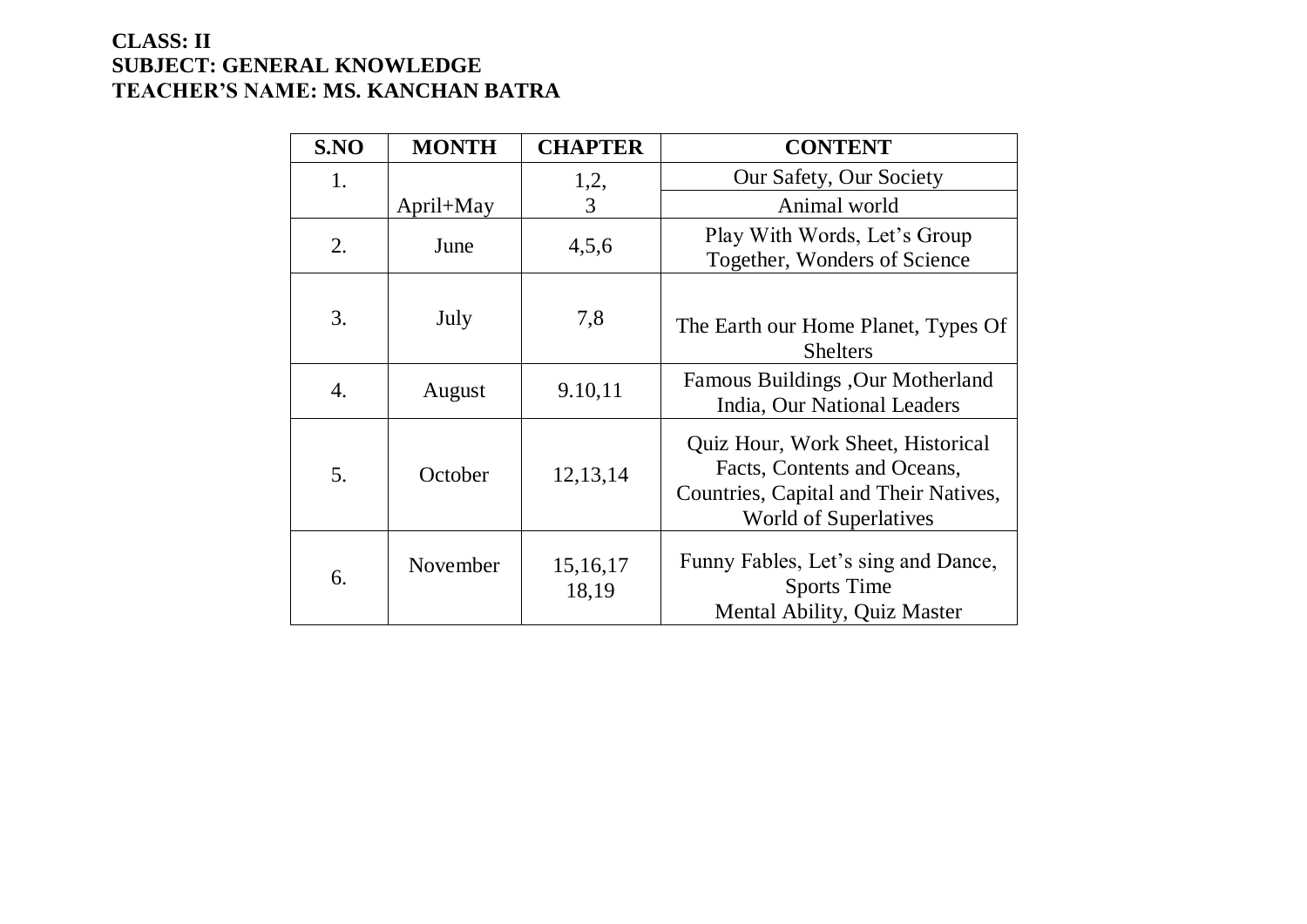## **CLASS: II SUBJECT: VALUE EDUCATION TEACHER'S NAME: MS. KANCHAN BATRA**

| S.NO           | <b>MONTH</b>   | <b>CHAPTER</b> | <b>CONTENT</b>            |
|----------------|----------------|----------------|---------------------------|
|                |                | 1A             | <b>BEING HONEST</b>       |
| 1              | APRIL+MAY      | 1B             | <b>BEING HONEST</b>       |
|                |                | 2A             | <b>BEING CONTENT</b>      |
|                |                | 2B             | <b>BEING CONTENT</b>      |
| $\overline{2}$ | <b>JUNE</b>    | 3A             | <b>BEING ON TIME</b>      |
|                |                | 3B             | <b>BEING ON TIME</b>      |
|                |                | 4A             | <b>BEING OBEDIENT</b>     |
| 3              | <b>JULY</b>    | 4B             | <b>BEING OBEDIENT</b>     |
|                |                | 5A             | <b>BEING HELPFUL</b>      |
|                |                | 5B             | <b>BEING HELPFUL</b>      |
| $\overline{4}$ | <b>AUGUST</b>  | 6A             | <b>LOVE YOUR COUNTRY</b>  |
|                |                | 6 B            | LOVE YOUR COUNTRY         |
| 5              | <b>OCTOBER</b> | 7A             | <b>KINDNESS TO NATURE</b> |
|                |                | 7B             | <b>KINDNESS TO NATURE</b> |
|                |                | 8              | <b>LOVE GOD</b>           |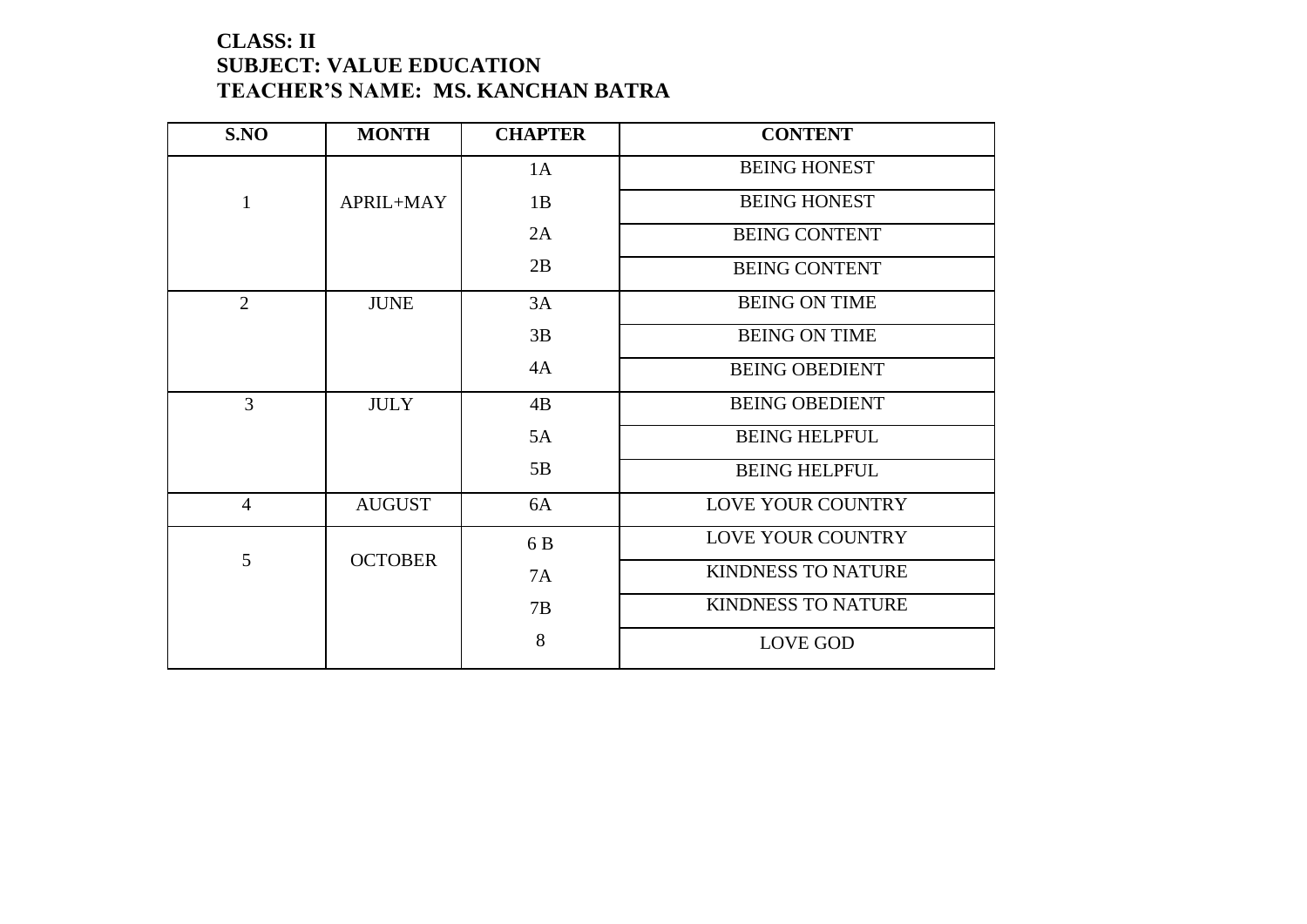| <b>CLASS: II</b>            |                                  |                                         |  |  |  |
|-----------------------------|----------------------------------|-----------------------------------------|--|--|--|
|                             | <b>SUBJECT:MUSIC</b>             |                                         |  |  |  |
|                             |                                  | <b>TEACHER'S NAME: MRS. POOJA DIXIT</b> |  |  |  |
| S.NO                        | <b>MONTHS</b><br><b>CONTENTS</b> |                                         |  |  |  |
| 1                           | <b>APRIL</b>                     | <b>PRAYER- GIVE ME OIL</b>              |  |  |  |
| $\mathcal{D}_{\mathcal{A}}$ | <b>JUNE</b>                      | <b>NATIONAL ANTHEM</b>                  |  |  |  |
| 3                           | <b>JULY</b>                      | HUMKO MAN KI SHAKTI DENA                |  |  |  |
| 4                           | <b>AUGUST</b>                    | <b>HONGE KAMYAB</b>                     |  |  |  |
| 5                           | <b>SEPTEMBER</b>                 | PATRIOTIC SONG (NANNHA MUNNA RAHI)      |  |  |  |
| 6                           | <b>OCTOBER</b>                   | DE DI HUME AZAADI                       |  |  |  |
|                             | <b>NOVEMBER</b>                  | <b>ALPHABET SONG</b>                    |  |  |  |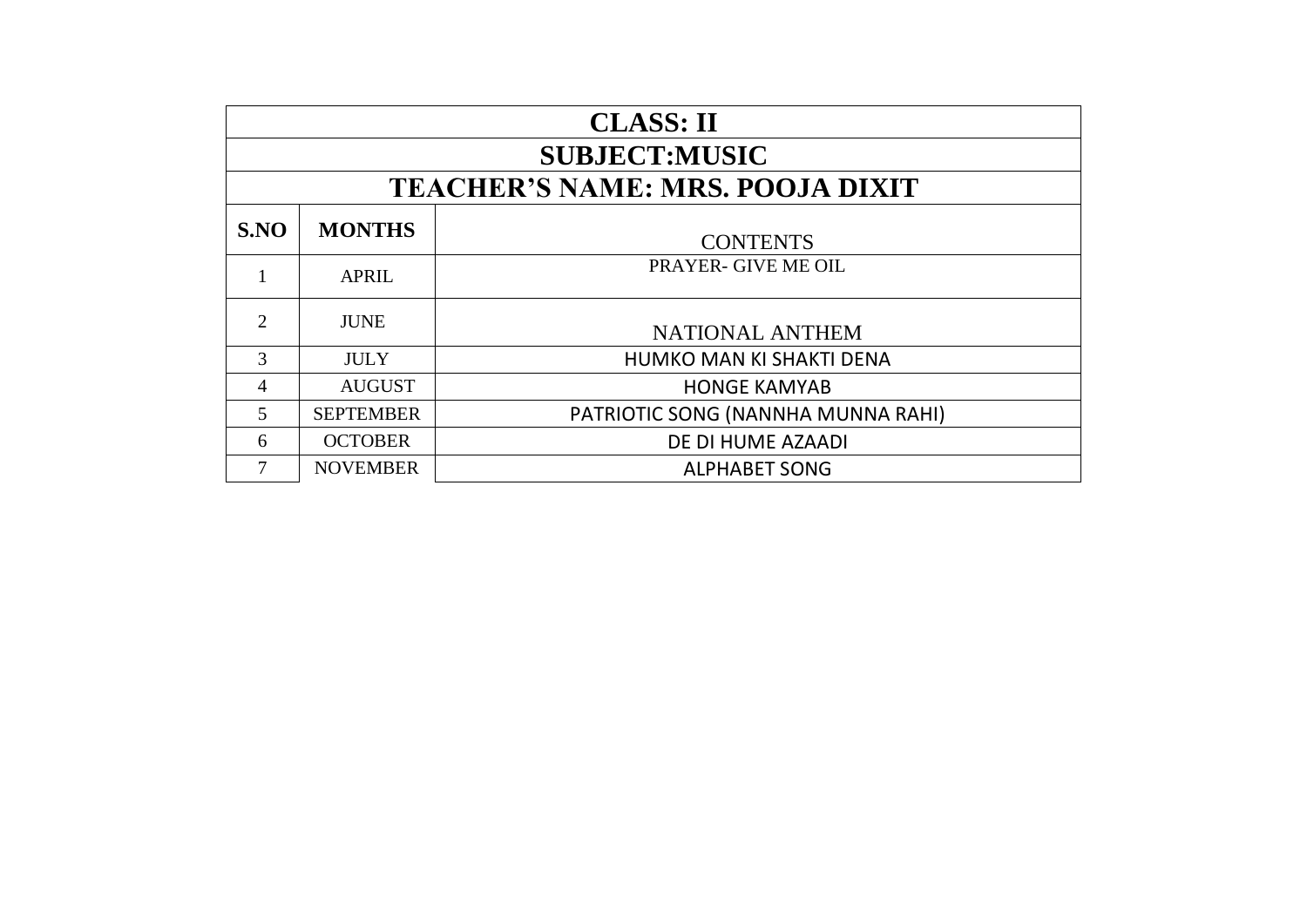### **CLASS: II SUBJECT: ART & CRAFT TEACHER'S NAME: MRS. SUNITA SHRIVASTAVA**

| <b>S.NO.</b>   | <b>MONTHS</b>    | <b>CHAPTER</b>                                                                                                | <b>CONTENT</b>          |
|----------------|------------------|---------------------------------------------------------------------------------------------------------------|-------------------------|
| $\mathbf{1}$   | <b>MARCH</b>     | <b>FAT DOG</b><br>YUMMY CONE<br><b>CLOUDS</b><br><b>SCENERY</b><br><b>HEALTY PEARS</b>                        | PAGE NO. -3, 4, 5, 6, 7 |
| $\overline{2}$ | <b>APRIL</b>     | <b>TOUCAN</b><br><b>INDEPENDENCE DAY</b><br><b>COW</b><br><b>TREE</b><br>MUMMY AND BABY BIRD                  | PAGE NO.-8,9,10,11,12   |
| $\overline{3}$ | <b>JUNE</b>      | YUMMY COOL<br><b>ICE-CREAM</b><br><b>JAGGI THE JOKER</b><br>PROUD TO BE AN INDIAN<br><b>HEALTY CAPSICUM</b>   | PAGE NO.-11, 12, 13, 14 |
| $\overline{4}$ | <b>JULY</b>      | <b>HOW TO DRAW</b><br>NATKHAT KANHA<br><b>LITTLE BRIDIE HONEY</b>                                             | PAGE NO. 15, 16, 17, 18 |
| 5              | <b>AUGUST</b>    | <b>STENCIL MASK</b><br><b>STENCIL</b><br><b>STENCIL ART</b>                                                   | PAGE NO. 19,20,23       |
| 6              | <b>SEPTEMBER</b> | A BIG PUMPKIN<br><b>ROW YOUR BOAT</b><br><b>FRESH FRUITS</b><br><b>ENVY-THE RAVANA</b>                        | PAGE NO. 24,25,26,27    |
| $\overline{7}$ | <b>OCTOBER</b>   | <b>ANGRY BIRD</b><br><b>DRAGON FLIES</b><br><b>BEAUTIFUL FLOWERS</b><br><b>SNOW MAN</b><br>TWO LITTLE FRIENDS | PAGE NO. 28,29,30,31,32 |
| 8              | <b>NOVEMBER</b>  | <b>LITTLE BIRDIES</b><br><b>DRESS DESIGNING</b>                                                               | PAGE NO. 33,34,35       |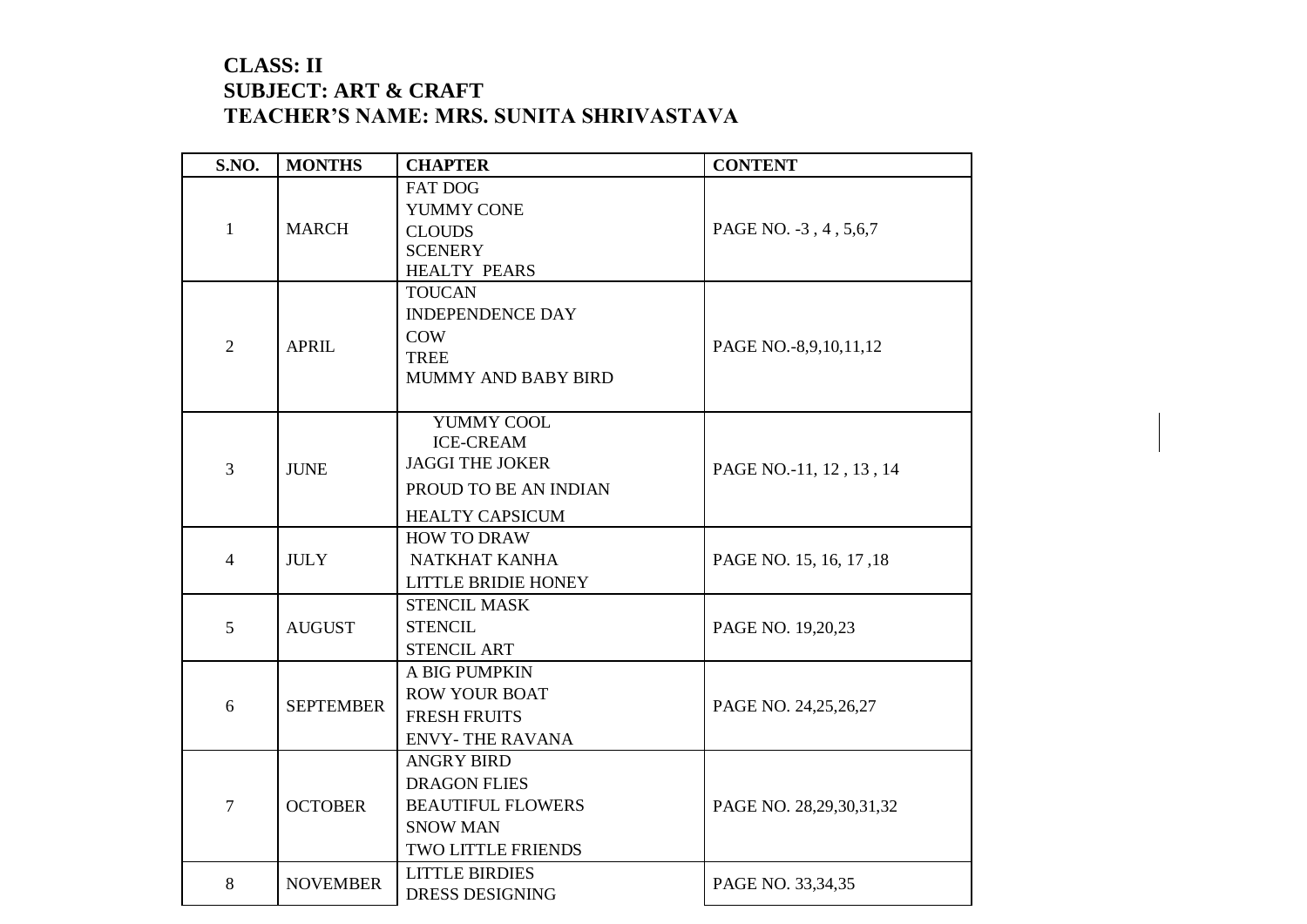|          | . FISH WITH AN UMBRELLA |                             |
|----------|-------------------------|-----------------------------|
| DECEMBER | <b>SMART OWL</b>        | PAGE NO. 36, 37, 38, 39, 40 |

| <b>CLASS: II</b>                              |               |                                                                                                                          |  |  |  |
|-----------------------------------------------|---------------|--------------------------------------------------------------------------------------------------------------------------|--|--|--|
| <b>SUBJECT:DANCE</b>                          |               |                                                                                                                          |  |  |  |
| <b>TEACHER'S NAME: MR. BHASKAR SHRIVASTAV</b> |               |                                                                                                                          |  |  |  |
| S.NO                                          | <b>MONTHS</b> | <b>CONTENTS</b>                                                                                                          |  |  |  |
| 1                                             | <b>MARCH</b>  | BASIC COURSE (WESTERN, BOLLYWOOD, HIP HOP)<br><b>BASIC STRETCHING</b><br><b>BASIC STEPS</b><br><b>BASIC CHOREOGRAPHY</b> |  |  |  |
| $\overline{2}$                                | <b>APRIL</b>  | PARTS OF HIP HOP CULTURE<br><b>DANCE</b><br><b>MUSIC</b><br><b>GRAFFITTI</b><br><b>RAP</b>                               |  |  |  |
| 3                                             | <b>JUNE</b>   | <b>CONTEMPORARY</b><br>REVISION OF ALL PREVIOUS CHOREOGRAPHIES AND BASICSTEPS<br>NEW WESTERN CHOREOGRAPHY                |  |  |  |
| 5                                             | <b>JULY</b>   | <b>INDIAN DANCE FORMS (CLASSICAL AND FOLK)</b><br><b>FOLK DANCE</b><br><b>STYLES OF FOLK DANCE</b>                       |  |  |  |
| 6                                             | <b>AUGUST</b> | <b>INTERMIDIATE COURSE</b>                                                                                               |  |  |  |